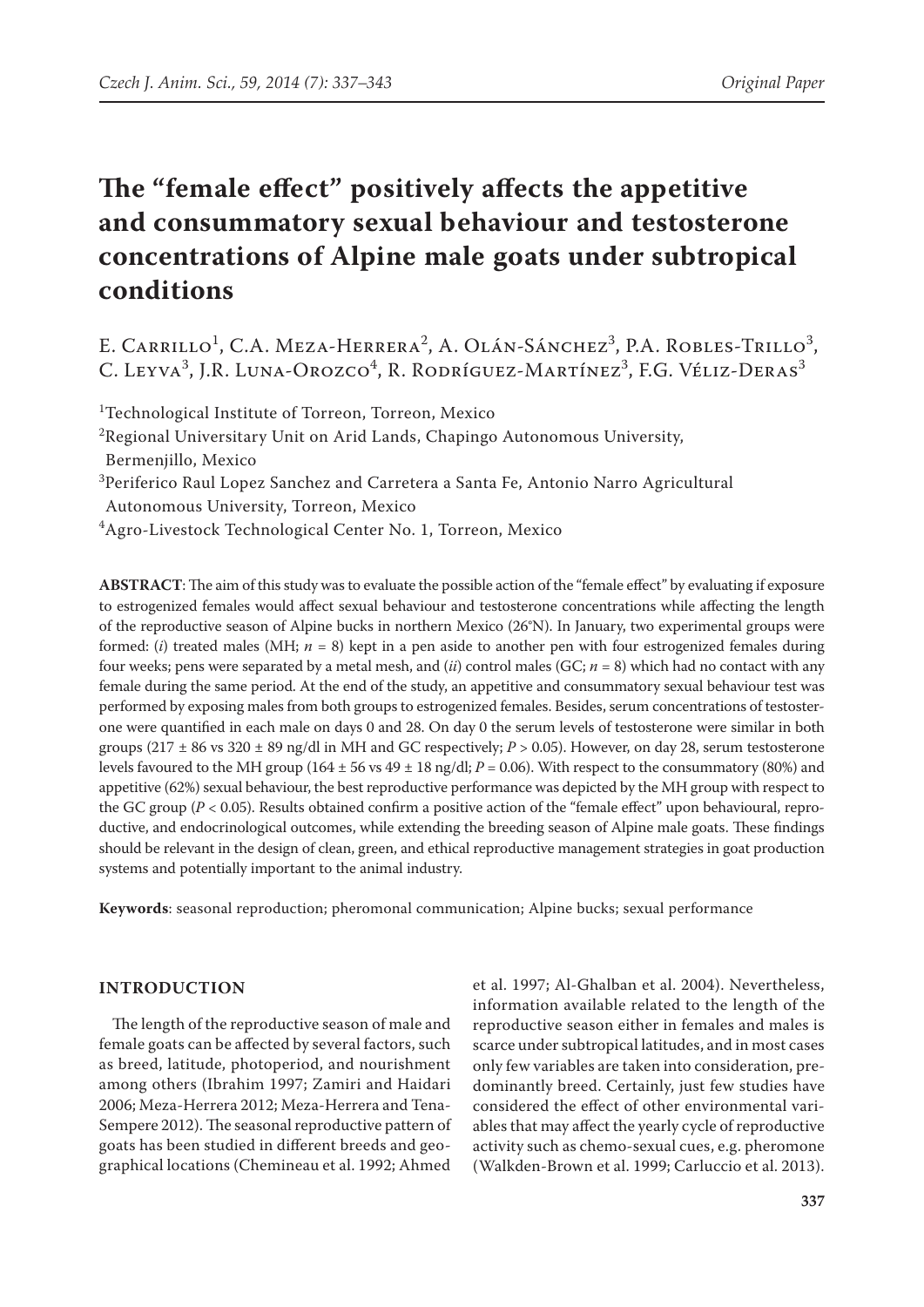Regarding chemo-sexual cues, the pheromonal signal reaches the brain via the accessory olfactory system, which projects into the medial amygdala and the bed nucleus of the stria terminalis, and into the hypothalamic subnuclei, including the medial preoptic area and the ventromedial hypothalamic nucleus. The activation of this neuronal circuitry controls the neuroendocrine system (Carluccio et al. 2013). The vomeronasal system shows sexual dimorphism at many stages of its projection pathways, and has been well established that male chemical signals can modify female physiology; e.g. increased luteinizing hormone and folliclestimulating hormone secretion, augmented follicle number and size, accelerated onset of puberty while modifies oestrus and ovulation (Carluccio et al. 2013).

Actually, in goats, more reports have been generated in temperate latitudes (> 35°N or S), while under subtropical latitudes (25–35°N or S) such information is scarce (Walkden-Brown et al. 1999; Delgadillo 2005; Gonzalez-Bulnes et al. 2011). In addition, it is difficult to extrapolate results from temperate areas to subtropical conditions because physiological performance can be affected in a different fashion due to differences regarding photoperiod, temperature, climate, as well as other environmental factors such as feeding strategies and socio-sexual and chemo-sexual cues (Gonzalez-Bulnes et al. 2011).

In male goats, consummatory sexual behaviour (mounted attempt, mounting, and ejaculation) depends upon testosterone production, which decreases during spring and summer, pointing out to the paramount influence that photoperiod exerts upon testosterone release, even under subtropical conditions (Delgadillo 2005). Recently, Carrillo et al*.* (2010) demonstrated that Alpine male bucks raised in an intensive system with an accurate nutrition level and exposed to natural variations in photoperiod observed in northern Mexico (26°N) exhibited a decreased sexual activity from January to July, with significant decreases in spermatic quality, libido, and testicular weight.

On the other hand, the presence of oestrus females can influence the consummatory sexual activity of male goats and rams; a socio-sexual cue known as the "female effect" (Fahey et al. 2012; Carluccio et al. 2013). Certainly, under temperate conditions, either in Australian Cashmere buck (Walkden-Brown et al. 1994) or in Île-de-France rams (Schanbacher et al. 1987; Gonzalez et al.

1991a, b), exposure of males to oestrus females increased not only the serum levels of LH and testosterone but also the consummatory sexual behaviour during the non-breeding season. Nevertheless, the impact of this so-called "female effect" upon highly seasonal genotypes such as Alpine bucks and under the subtropical conditions in northern Mexico remains unknown. The purpose of this study was to determine the possible influence of the "female effect" upon sexual behaviour, either appetitive or consummatory, as well as testosterone concentrations in Alpine bucks exposed to estrogenized females in northern Mexico.

### **MATERIAL AND METHODS**

*Location, animals, and their management.*  The experiment was carried out in the Comarca Lagunera located in northern Mexico (26°23'N and 104°47'W, 1200 m a.s.l.), with an annual precipitation rate of 230 mm, distributed in an erratic fashion throughout the year, although more frequent during the summer and autumn seasons. The maximum average temperature is of 41°C during May and June, while the lowest (–3°C) occurs in December and January. Relative humidity varies between 26.1 and 60.6%, with a range in the photoperiod from 13 h 41 min during the summer solstice (June) to 10 h 19 min during the winter solstice (December). Alpine adult goat males (*n* = 16, 2–4 years old) were subjected to the natural variations of photoperiod in an intensive production system. All animals had free access to alfalfa hay (17% crude protein (CP), 1.95 Mcal metabolizable energy (ME)), and each of them received 200 g of a commercial concentrate per day (14% CP, 1.7 Mcal ME) while trace minerals were provided in a 25 kg block with no less than 17% P, 3% Mg, 5% Ca, 5% Na, and 75% NaCl, with free access to fresh water throughout the experimental period which lasted from January 11 to February 14. All methods used in this study were conducted in accordance with accepted international guidelines (ASAB, 2006).

On January 11, the male goats were distributed in two homogeneous groups regarding body weight and condition, age, horn odour intensity, and testicular weight. Thereafter, a group of males (MH;  $n = 8$ ) was placed for four weeks in a  $5 \times 5$  m open pen, aside to another pen  $(5 \times 4 \text{ m})$  with four estrogenized females which were kept apart from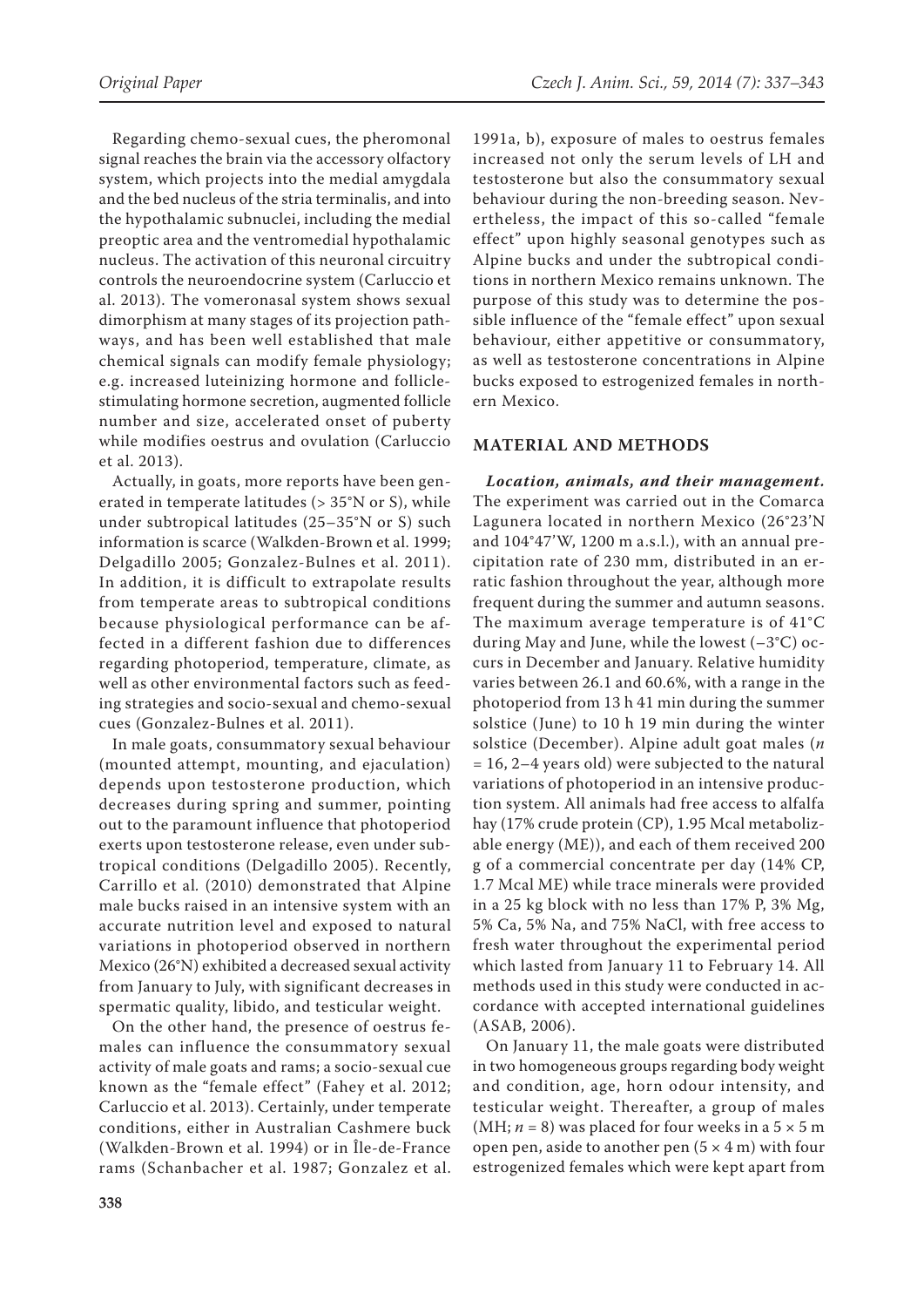males with the use of chain link mesh, yet visual and olfactory contact was allowed. Furthermore, females where introduced into the males' pen daily for one hour, and males where covered with an apron to prevent them from engaging intercourse. On day 3, females where treated with one dose (20 mg) of progesterone in order to promote an increased response to the estradiol treatment as well as to produce faster oestrus behaviour. This treatment regime allowed goats to be brought into a permanent oestrus during the three weeks of exposure to bucks (Carrillo et al. 2011). Females received 2 mg of estradiol cyprionate intramuscularly beginning on day –2 and finishing by the end of the study. The male control group  $(GC; n = 8)$ was kept in a  $5 \times 5$  m pen to avoid either olfactory or visual contact with females which were placed 200 m apart. According to previous studies, this separation allows the animals to be isolated from any pheromonal and acoustical input (Delgadillo et al*.* 2002; Veliz et al. 2002).

*Appteitive and consummatory sexual behaviour evaluation.* Three days after the end of the experimental period, on days 31–33, an appetitive and cosummatory sexual behaviour test was conducted; males from both experimental groups were individually exposed to two estrogenized females for 15 min. The behavioural components recorded were (*i*) appetitive sexual behaviour (ASB) considering flehmen response (lip curled and head erected), as well as ano-genital sniffing (nasal investigation of anal-genital region), and (*ii*) consummatory sexual behaviour (CSB): mount attempts (mounts accompanied by pelvic oscillations with or without ejaculation) and male-female aggressions (when a male hitting a female with his head or horns) (Rivas-Munoz et al. 2010; Carrillo et al. 2011; Carluccio et al. 2013).

*Body condition and weight, scrotal circumference, and horn odour intensity index.* Body condition score and body weight were determined every two weeks throughout the experimental period. Regarding body condition score, the determination methodology was that outlined by Walkden-Brown et al*.* (1993). Briefly, the muscle mass in the animal was measured at the lumbar region, and the value was based in a  $1-4$  points scale  $(1 = \text{very thin}, 4 =$ very fat). Scrotal circumference was determined in the widest part of both testicles, using a measuring metric tape graduated in mm. The volatile emission in the area behind the base of the horns was determined through the method described

by Walkden-Brown et al. (1993), and reported as horn odour intensity (HOI) index. The horn odour intensity evaluated at such a distance has a positive correlation  $(r = 0.71)$  with serum testosterone concentrations responsible for male sexual activity. This method considers a 0–3 point scale, where 0 = neutral odour of females or castrated males up to 3 = an intense sexual odour; 1 and 2 runs from light to moderate, respectively (Walkden-Brown et al. 1993). Blood samples (10 ml) were collected on days 0, 28, and 35 by jugular venipuncture into sterile vacuum tubes (Corvac Kendall Health Care, St. Louis, USA) and allowed to clot at room temperature during 30 min. This daily protocol allowed detecting any difference between males depicting sexual activity or reproductive arrest (Delgadillo et al. 2002).

*Blood sampling and testosterone quantification.* Blood samples were collected in the morning in both groups, and in the MH group also prior to full contact to estrogenized females. Serum was separated by centrifugation (1500 *g*, 15 min), decanted, and transferred to polypropylene micro tubes (Axygen Scientific, Union City, USA) and stored at –20°C until hormonal analysis. Peripheral serum testosterone concentrations were determined in duplicate in a single solid phase radioimmunoassay, using a commercial testosterone kit (Coat-A-Count; Diagnostic Products Co., Los Angeles, USA), following the manufacturer's instructions. The value of the inter-assay coefficient of variation (CV) for testosterone quantification was of 8.9%, the intra-assay CV was of 11.6%, with a detection limit of 0.013 ng/dl, and control high, low, and medium were 22, 404, 1582 ng/dl, respectively.

*Statistical analyses.* The mean, standard deviation, and standard error were calculated and the tests for normality (Kolmogorov-Smirnov) and homogeneity of variances (Levene's test) were performed for all variables. Differences between sexually inactive and active bucks in the frequencies of buck sexual behaviours were analyzed using a chi-square test for goodness of fit, with a null hypothesis of equal repartition of behavioural frequencies in the two groups. Data regarding scrotal circumference, body weight, body condition, odour score, and plasmatic testosterone were submitted to a split-plot analysis of variance. The model included treatment in the main plot, which was tested using animal within treatment as the error term. Time and the time × treatment interac-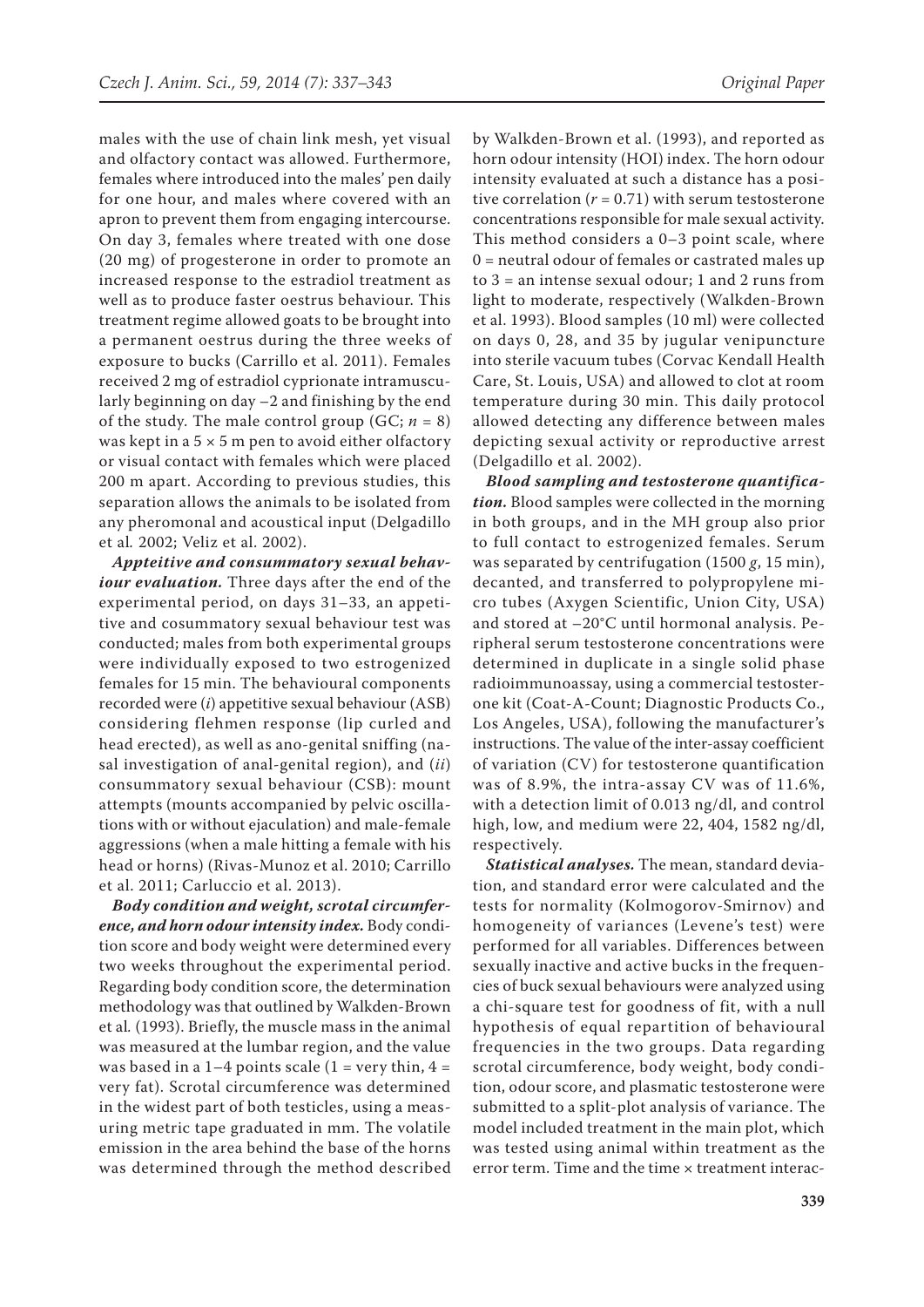

Figure 1. Horn odour intensity index of Alpine goat males exposed to estrogenized females (MH) or of control Alpine goat males without contact with females (GC) at the end of sexual activity season in northern Mexico (26°N) (\**P* < 0.05, \*\**P* < 0.01). Horn odour intensity index was affected by experimental group ( $P < 0.05$ ), time ( $P < 0.001$ ), and the group  $\times$  time interaction ( $P < 0.01$ )

tion were included in the subplot, and were tested by using the residual mean square. In addition, odour intensity data was analyzed using the Mann-Whitney U test. All the statistical analyses were performed with the statistical package SYSTAT (Version 10, 2006). Differences were considered to be statistically significant at *P* < 0.05. Reported values are defined as Least Squares Means ± standard error of the mean (SEM).

#### **RESULTS**

Analyses of Variance did not reveal any effect of group, time or group  $\times$  time interaction upon body condition  $(P > 0.05)$ . Average body condition for MH and GC was  $1.6 \pm 0.1$  and  $1.7 \pm 0.1$ , respectively. Overall scrotal circumference averaged



23.1  $\pm$  0.8 cm and was only affected by time ( $P$  < 0.01). Horn odour intensity score was affected by experimental group (*P* < 0.05; Figure 1), time (*P* < 0.001), and the group  $\times$  time interaction ( $P < 0.01$ ). Certainly, odour score was higher in the MH on days 21 and 28 of the experiment  $(P < 0.05$ ; Figure 1). With respect to the consummatory (80%) and appetitive (62%) sexual behaviour, the best reproductive performance exhibited the MH group with respect to the GC group  $(P < 0.05$ ; Figure 2). On the other hand, while serum levels of testosterone were not affected by experimental group, an effect of time and the group  $\times$  time interaction affected this variable  $(P < 0.05)$ . Certainly, the MH showed higher serum testosterone values on day 28 (*P* = 0.06; Figure 3). Nevertheless, after the sexual behaviour test (day 35), serum testosterone concentration decreased in the MH group, with a corresponding increase in the GC males  $(43 \pm 14 \text{ vs } 252 \pm 63 \text{ ng/dl})$ , *P* < 0.05; Figure 3).

#### **DISCUSSION**

Results of this study suggest a positive pheromonal effect exerted by the oestrus females, the so-called "female effect", demonstrating a positive influence upon reproductive and behavioural outcomes of Alpine male goats which extended their reproductive season in northern Mexico. Certainly, the contact with estrogenized females delayed the end of the reproductive season of Alpine bucks under subtropical conditions. In addition, an increased appetitive and consummatory sexual behaviour was observed in males exposed to the female effect. This positive effect could be exerted because of the pheromonal stimulation throughout the two olfactory

> Figure 2. Sexual behaviour of Alpine goat males exposed to estrogenized females (MH) or control Alpine goat males without contact with females (GC) at the end of sexual activity season in northern Mexico (26°N) (\**P* < 0.05, \*\**P* < 0.01)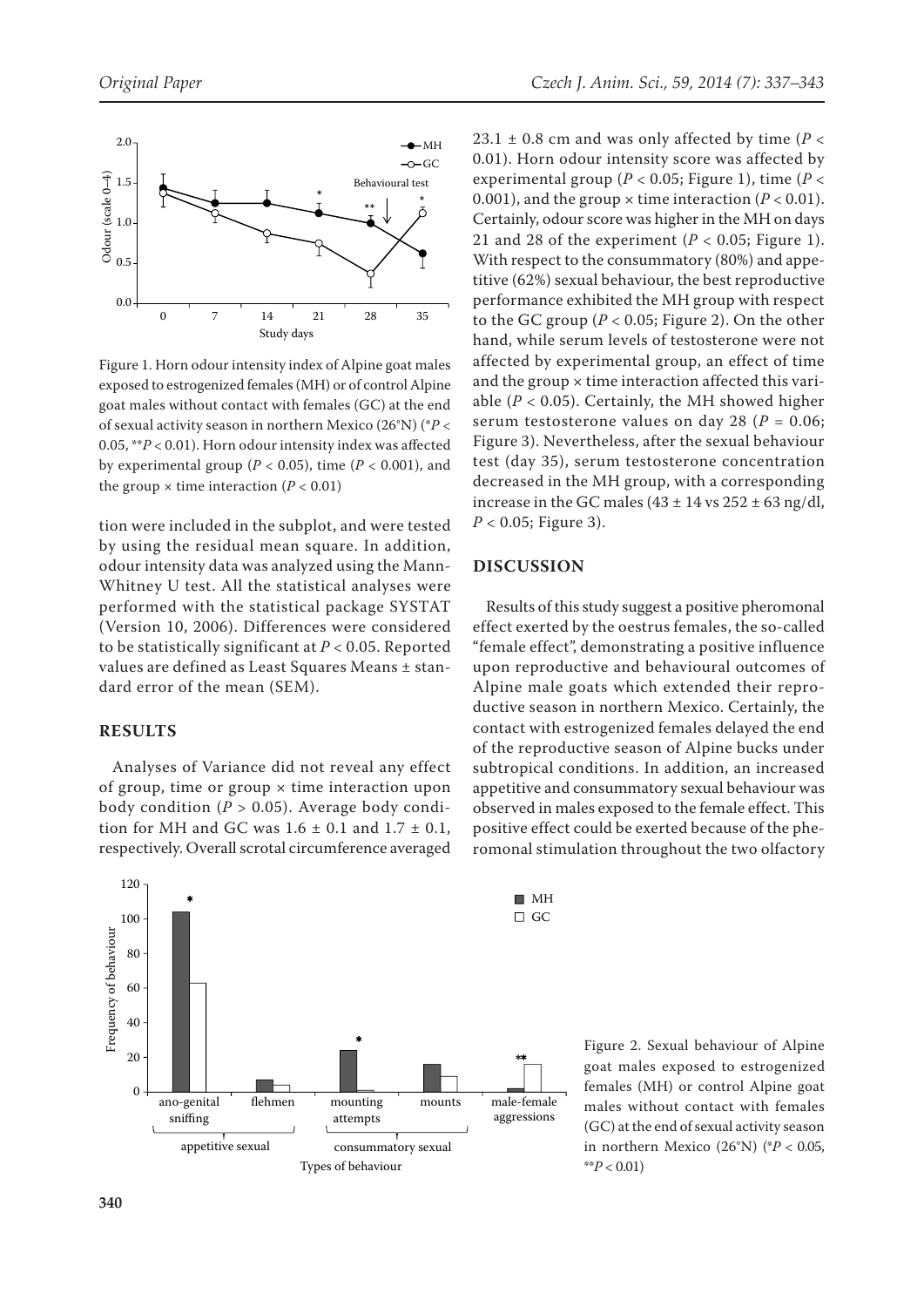

Figure 3. Serum testosterone levels of Alpine goat males exposed to estrogenized females (MH) or control Alpine goat males without contact with females (GC) at the end of sexual activity season in northern Mexico (26°N) (\**P* = 0.06, \*\**P* < 0.05)

pathways previously demonstrated in sheep: (*i*) the main olfactory system receiving sensorial stimuli throughout the olfactory mucosa connected to the central nervous system by means of the olfactory bulb, and (*ii*) the accessory olfactory system which receives information from the vomeronasal organ which is in turn connected to other brain centres throughout the accessory olfactory bulb (Alvarez and Zarco 2001). Both systems have connection to the hypothalamus where the neuronal centres controlling LH secretion through activation of GnRH neurons reside (Alvarez and Zarco 2001; Carluccio et al. 2013). Also, serum testosterone concentrations on day 28 of the experimental period as well as the male-female aggression pattern increased in the female-treated bucks. Remarkably, such reproductive, endocrinological, and sexualbehavioural responses were promoted in the Alpine breed, a genotype which typically displays a high reproductive seasonality or a significant reproductive arrest period even under subtropical conditions (Carrillo et al. 2010). Certainly, such results were obtained in Alpine male goats during a season of the year commonly defined as photo-inhibitory of reproductive function because of the observed photoperiod at this latitude (26°N) (Delgadillo et al. 2002; Carrillo et al. 2010).

In this study, the increased sexual activity shown by the males exposed to the "female effect" was probably promoted because of an increase in the secretion of testosterone, which in turn generated an increase in the reproductive and sexual performance observed in the treated Alpine males (Meza-Herrera and Tena-Sempere 2012). Similarly, in Australian Cashmere male goats briefly exposed to oestrus females during the natural sexual resting period, an increased pattern in the secretion of both LH and testosterone was observed (Walkden-Brown et al. 1994). Nevertheless, in our study the serum testosterone levels of the treated males decreased by half on day 28, reaching basal levels on day 35, time at which the sexual behavioural tests were performed. The reason could be that the males became refractory to the stimuli generated by oestrus females, and/or the males were facing a deep sexual resting period, and under such conditions, the inhibitory reproductive effect generated by the increased photoperiod seems to be enough to abolish any rise in the libido of males, suppressing, in this way, any possible influence of the "female effect" (Delgadillo et al*.* 2008). However, males from the control group increased their horn odour index as well as the serum testosterone levels once the sexual behavioural tests were performed. The last could be promoted because these males were not in contact with females prior to the behavioural tests and may be they were not refractory to the stimulatory "female effect" depicting a definitive sexual behaviour. Certainly, males with no previous contact to estrogenized or oestrus females by at least three weeks, and then suddenly exposed to oestrus females, display an increase in both LH and testosterone, as well as in semen volume while a perfectly defined sexual behaviour, by increasing the HOI even during the natural period of sexual arrest (Walkden-Brown et al. 1994, 1999; Carluccio et al*.* 2013).

In this respect, the contact of males with oestrus females halfway through the sexual resting period, when the effect of the photoperiod is significantly inhibitory of sexual activity, generated no increases either in sexual behaviour or in serum testosterone levels, even in adequately fed males subjected to such inhibitory photoperiod (Walkden-Brown et al. 1994; Veliz et al. 2002). On the contrary, the exposure of oestrus females to males during the resting season increased the frequency of LH pulses, observing that both visual and audiovisual signals were less effective than the stimuli of the animal's presence *per se*, suggesting that both visual and audiovisual cues are possibly less important regarding olfactory signals (Walkden-Brown et al. 1994; Hawken et al. 2009). The hypothalamic gene *KiSS1* encodes a 54 amino acid precursor that is cleaved to a family of peptides also known as kisspeptins. Kisspetin and its GPR54 receptor linked to G-proteins have emerged as key elements in the regulation of GnRH secretion (Meza-Herrera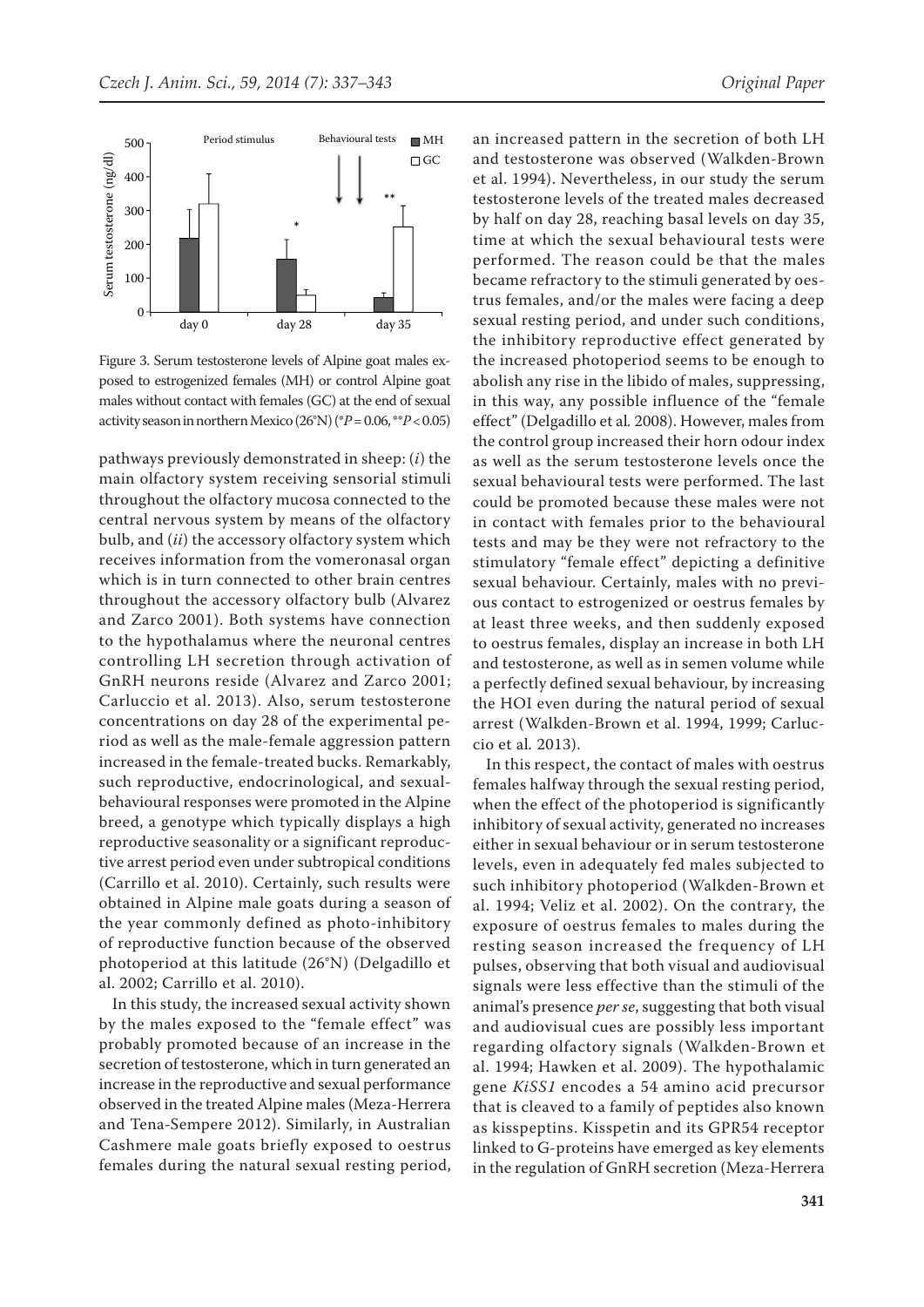et al. 2010; Meza-Herrera 2012; Meza-Herrera and Tena-Sempere 2012). In sheep, over 90% of GnRH cells express the GPR54 receptor (Clarke 2011). Nonetheless, despite the huge body of evidence linking kisspeptin to GnRH secretion, no studies have yet directly correlated activation of kisspeptin neurons with the increase in LH secretion characteristic of the male effect (Hawken and Marin 2013). The same scenario is true regarding the increases in testosterone release generated by the "female effect"; further studies in this respect are therefore warranted.

Under temperate conditions, photoperiod is the most important environmental regulator of seasonal reproduction. However, in small ruminants from northern latitudes transferred to subtropical conditions, as is the case of our study, it seems that besides photoperiod, other environmental signals such as nutrition, socio-sexual or chemo-sexual communication may also play a paramount role as modulators of reproductive activity (Walkden-Brown et al. 1993, 1994; Meza-Herrera et al. 2011; Meza-Herrera et al. 2013a, b). Certainly, under subtropical environmental conditions, animals may be less sensitive to the prevailing photoperiod and could be more influenced by socio-sexual or chemo-sexual signals, particularly by the "female effect "during the transition stage from the reproductive season to the sexual resting season. The last scenario might have probably generated lengthening regarding the function of the hypothalamichypophyseal-gonadal axis in those Alpine male goats exposed to the "female effect", generating a positive influence not only in the sexual behaviour but also in the reproductive outcomes observed in those males exposed to the "female effect".

## **CONCLUSION**

The female socio-sexual stimuli and chemosexual communication upon the hypothalamicpituitary-gonadal axis of male goat are complex and multi-factorial both in terms of the nature of the female stimuli as well as regarding the response of the male. Results of this study confirm that exposure of estrogenized females to Alpine male goats during the normal resting reproductive season invoked key physiological responses, not only at behavioural level but also regarding reproductive and endocrinological outcomes. Consequently, the "female effect" emerges as an important socio-sexual/chemo-sexual cue modulating the reproductive function in Alpine male goats under subtropical conditions. Such findings are therefore important in the design of clean, green, and ethical reproductive management strategies and potentially attractive to the animal industry.

## **REFERENCES**

- Ahmed M.M.M., Makawi S.A., Gadir A.A. (1997): Reproductive performance of Saanen bucks under tropical climate. Small Ruminant Research, 26, 151–155.
- Al-Ghalban A.M., Tabaa M.J., Kridli R.T. (2004): Factors affecting semen characteristics and scrotal circumference in Damascus bucks. Small Ruminant Research, 53, 141–149.
- Alvarez L., Zarco L.A. (2001): The phenomena of sexual biostimulation in sheep and goats. Veterinaria México, 32, 117–129.
- ASAB (2006): Guidelines for the treatment of animals in behavioural research and teaching. Animal Behaviour, 71, 245–253.
- Carluccio A., Contri A., Amendola S., De Angelis E., De Amicis I., Mazzatenta A. (2013): Male isolation: a behavioral representation of the pheromonal "female effect" in donkey (*Equus asinus*). Physiology Behaviour, 13, 1–7.
- Carrillo E., Meza-Herrera C.A., Veliz F.G. (2010): Reproductive seasonality of Alpine male goats adapted to subtropics in Mexico. Revista Mexicana de Ciencias Pecuarias, 1, 169–178.
- Carrillo E., Tejada L.M., Meza-Herrera C.A., Arellano-Rodriguez G., Garcia J.E., De Santiago-Miramontes M.A., Mellado M., Veliz F.G. (2011): Response of sexually inactive French Alpine bucks to the stimulus of goats in oestrus. Livestock Science, 141, 202–206.
- Chemineau P., Daveau A., Maurice F., Delgadillo J.A. (1992): Seasonality of oestrus and ovulation is not modified by subjecting female Alpine goats to a tropical photoperiod. Small Ruminant Research, 8, 299–312.
- Clarke I.J. (2011): Control of GnRH secretion: one step back. Frontiers in Neuroendocrinology, 32, 367–375.
- Delgadillo J.A. (2005): Artificial Insemination in Goats. Editorial Trillas, México, DF, México. (in Spanish)
- Delgadillo J.A., Flores J.A., Veliz F.G., Hernandez H.F., Duarte G., Vielma J., Poindron P., Chemineau P., Malpaux B. (2002): Induction of sexual activity in lactating anovulatory female goats using male goats treated only with artificially long days. Journal of Animal Science, 80, 2780–2786.
- Delgadillo J.A., Vielma J., Flores J.A., Veliz F.G., Duarte G., Hernandez H. (2008): The stimulus quality provided by the buck determines the response of the female goats submitted to the male effect. Tropical and Subtropical Agroecosystems, 9, 39–45.